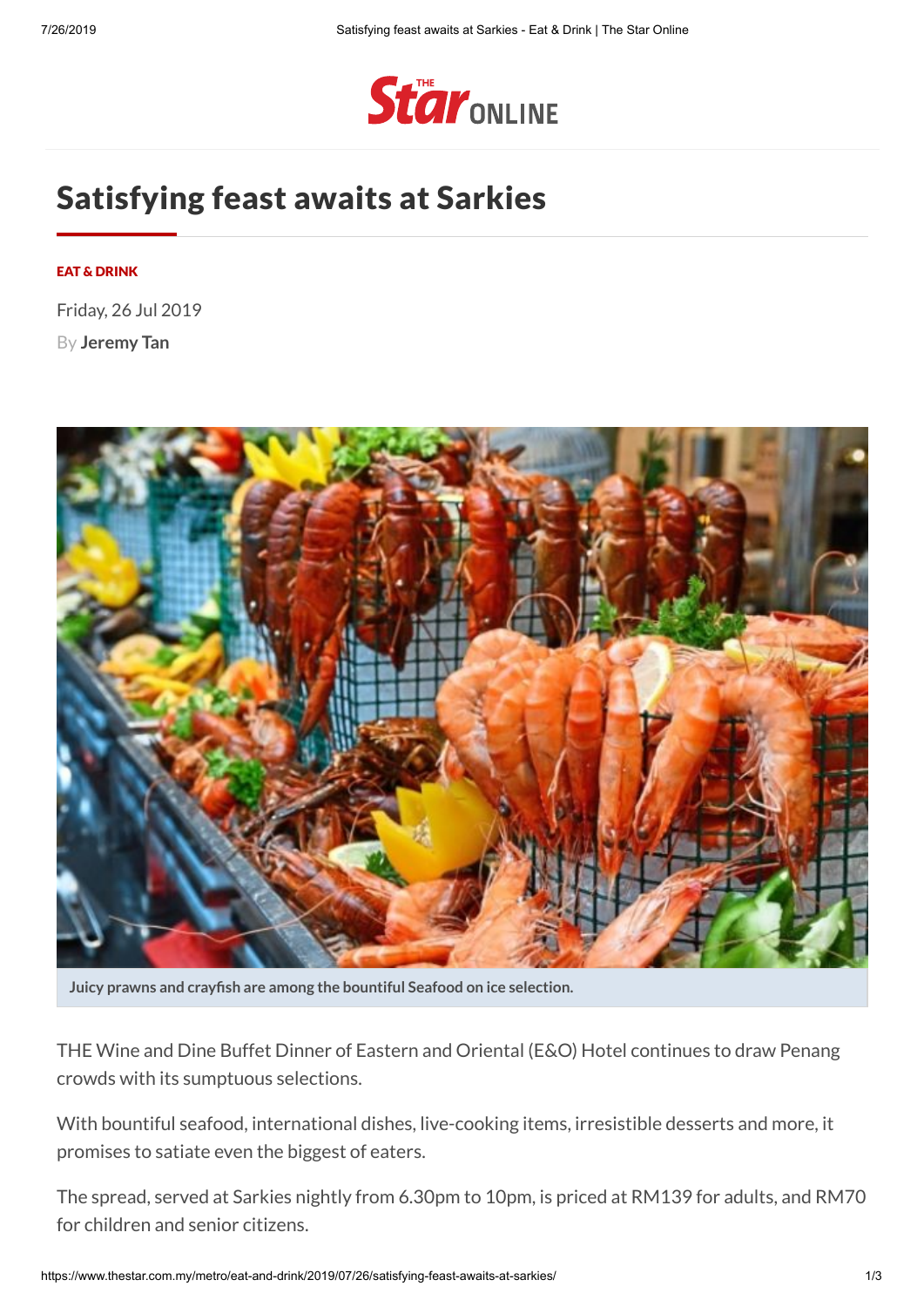### 7/26/2019 Satisfying feast awaits at Sarkies - Eat & Drink | The Star Online

Many make the Seafood on Ice section their first stop, as poached crayfish, prawns, green mussels, spanner crabs and scallops are the treasures to be plundered.

Equally fast moving are tuna and salmon sashimi, oysters with salsa, and nigiri sushi. Cold cuts, salads, cheeses and soups are among the other starters.

Hot dishes may feature Chicken Tagine, Beef Roll with Onion Gravy, Steamed Fish in Superior Soya, Lamb Stew, Braised Mixed Bean Mussels, Ayam Panggang Peringgi, Daging Dendeng, Kambing Masak Arab or Udang Kering Bersantan.

Stop by the live-cooking counters such as the Fried Noodle station to have chefs fry up local favourites like Char Koay Teow and Seafood Hor Fun. Otherwise, get a piping hot bowl of Prawn Mee from the Soup Noodle station.

Follow your ears and noses to the sizzle of the Grill station which offers salmon steaks, stingray, saba fillets, prawns, lamb chops, chicken breasts, minute steaks, sausages and satay.

At the Asian BBQ and Carvery station, succulent helpings of E&O's signature Roasted Duck, Char Siew Lamb, Pepper Coated Australian Sirloin, Roasted Lamb Leg and Rock Salt Crusted Whole Salmon can be had.

Once done, indulge on desserts such as Ais Kacang, Bubur Kacang Hijau, Apple Mango Crumble, Vanilla Creme Brulee, Lemon Chiffon Pie and Praline Cream Puffs. Otherwise, dip skewered treats into the Chocolate Fountain.

Menu lineups change daily, with variations in cooking styles. Diners can also top up RM99 to enjoy free flow of wines, beers and house pouring spirits.

Sarkies, located in the Victory Annexe, also serves Executive Buffet Lunch from Monday to Friday at RM86 for adults, and RM43 for kids and seniors.

For Saturday and Sunday, there is the Weekend Buffet Lunch at RM92 for adults, and RM46 for kids and seniors. Both lunch spreads are served from noon to 2.30pm.

The outlet also has a Gourmet Cake counter offering tempting creations whole or by the slice, alongside pralines and cookies.

For enquiries or reservations, call 04-222 2000 ext 3151/3139 or email to fbcentral.resv@eohotels.com.

TAGS / KEYWORDS:

**[Northern](https://www.thestar.com.my/Search?q=%22Northern+Region%22&qkey=%7bBC6844B1-38CB-40A4-9F4C-FCE0A9BDB4A8%7d) Region** , **Eastern And [Oriental](https://www.thestar.com.my/Search?q=%22Eastern+and+Oriental+Hotel%22&qkey=Eastern+and+Oriental+Hotel) Hotel**



IT'S TIME TO CHOOSE THE BEST.

**CLICK TO VOTE**